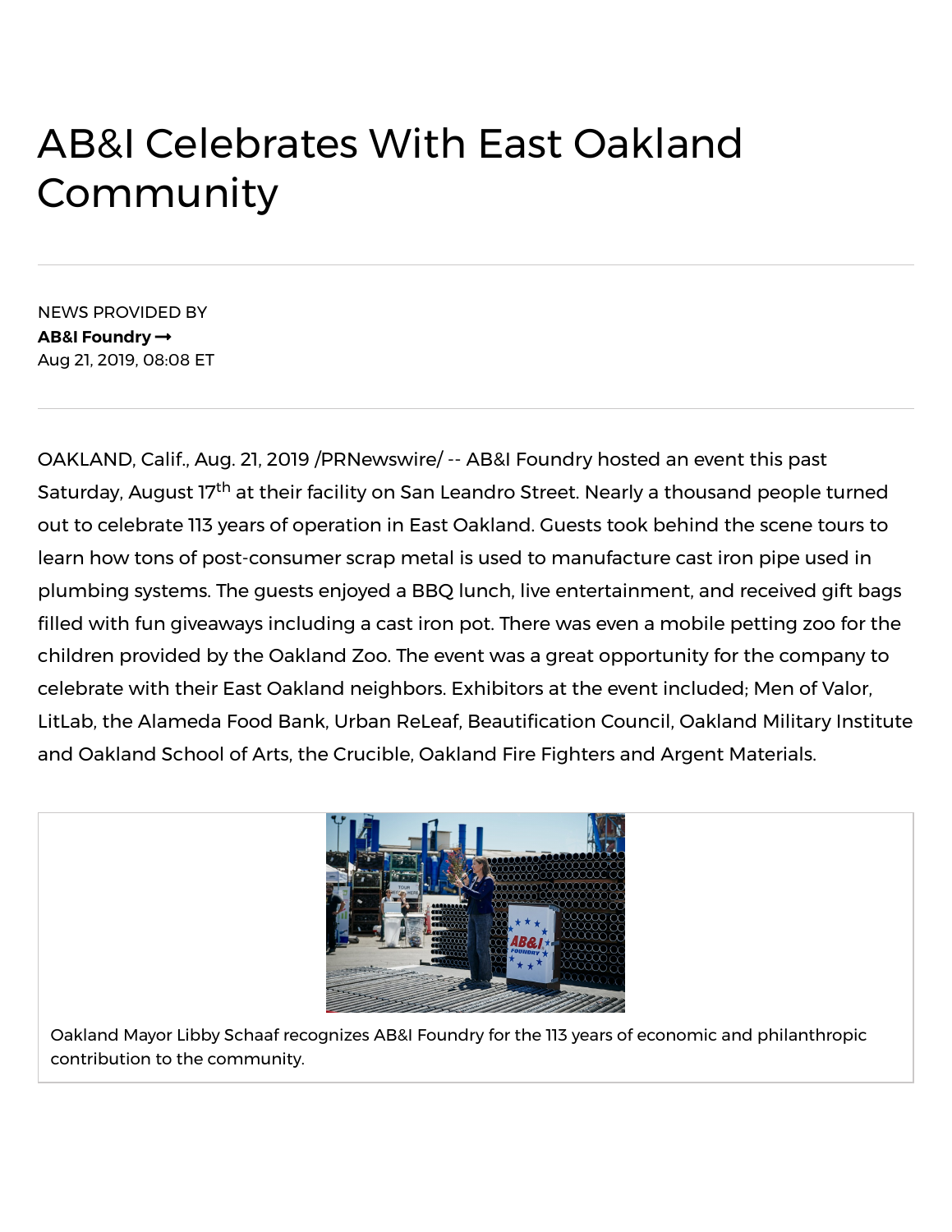During the celebration, local dignitaries were invited to speak. Mayor Libby Schaaf said, "I want to commend AB&I for opening your doors and welcoming the community to be part of the amazing thing you are doing here. 113 years - That is a legacy of great working-class jobs that pay a family's supporting wage."

AB&I Foundry employs over 200 team members, many of whom live in the Oakland community and are part of the union. The Company has been extremely active in supporting numerous community projects that benefit East Oakland. Their team members provide countless volunteer hours at local schools, libraries, and the food bank. They have also spearheaded programs such as a large-scale neighborhood clean-up in East Oakland, multiple clean-ups of Elmhurst Creek in support of the Oakland Creek to Bay Clean and Green Initiative. They also sponsor an Annual Thanksgiving Meal Giveaway with Acts Full Gospel Church helping to nourish the East Oakland Community during the holiday season.

"AB&I creates good paying jobs with health care, retirement, fair and safe working conditions, and has stimulated our economy in the process," said Assemblyman Rob Bonta. "One thing that is so important to AB&I is engaging the community, and philanthropy is an integrated and inherent part of their business model -- it's who they are."

AB&I recycles tons of post-consumer scrap metal used in the production of their product. "Everything that's a valuable resource we want to use it again, and again, and again. That's how we protect our planet and we protect our people. That's what AB&I does, makes sure that metals are used again, and again, and again," said Senator Nancy Skinner.

It is AB&I's commitment to be a good neighbor and to protect the health and safety of the entire community, especially children. California's air quality regulatory requirements are among the toughest in the country. Using state-of the-art pollution control technology and operational best practices, they not only meet but often exceed those standards. It's this type of commitment to Oakland that the Oakland's Metropolitan Chamber of Commerce awarded AB&I Foundry with the Deep Roots Award in recognition as a longtime steward of the local economy, helping build the city's foundation.

products have been used to convey fluids out of commercial and residential buildings since **About AB&I –** AB&I Foundry, an Oakland-based company that manufactures cast iron pipe and fittings for the plumbing industry, has a long legacy of manufacturing in East Oakland. The